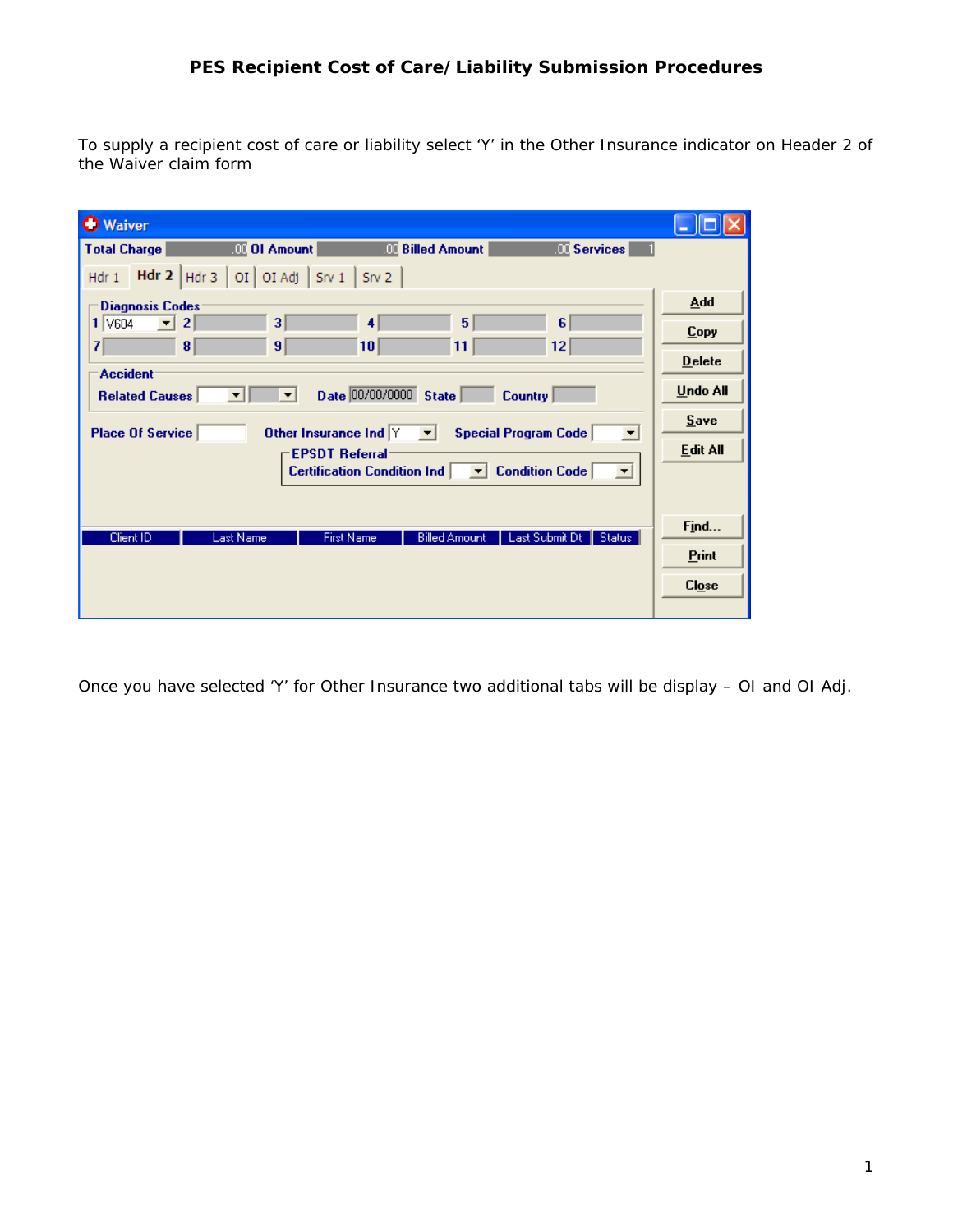On the first OI tab - Payer Responsibility is defaulted to 'P', and Benefits Assignment is defaulted to 'Y', leave the defaults in both fields. Select **'LM' - Liability Medical** in the Claim filing indicator box. Select **'Y' for Release of Medical information**

| <b>Waiver</b>                               |                                        |                                    |                                      |               |
|---------------------------------------------|----------------------------------------|------------------------------------|--------------------------------------|---------------|
| <b>Total Charge</b>                         | <b>QQ</b> OI Amount                    | <b>III</b> Billed Amount           | $100$ Services $\vert$               |               |
| Hdr 3<br>Hdr 2<br>Hdr 1                     | O <sub>I</sub><br>OI Adj<br>$S_{IV}$ 1 | Srv 2                              |                                      |               |
| Payer Responsibility P                      | ▼                                      | <b>Claim Filing Ind Code LM</b>    | $\blacktriangledown$                 | Add           |
| <b>Benefits Assignment Y</b>                |                                        | Release of Medical Data            |                                      | <b>Copy</b>   |
| Payer Claim Reference                       |                                        |                                    |                                      | <b>Delete</b> |
| <b>Policy Holder</b><br><b>Carrier Code</b> |                                        | <b>Subscriber ID</b>               |                                      | Undo All      |
| <b>Last Name</b>                            |                                        | <b>First Name</b>                  | MI.                                  | Save          |
| 01#<br>Add 01                               | Carrier Code<br>Subscriber ID          | <b>Last Name</b>                   | <b>First Name</b>                    | Edit All      |
| Copy OI                                     |                                        |                                    |                                      |               |
| Delete OI                                   |                                        |                                    |                                      |               |
| Client ID                                   | Last Name                              | First Name<br><b>Billed Amount</b> | Last Submit Dt<br>$\parallel$ Status | Find          |
|                                             |                                        |                                    |                                      | Print         |
|                                             |                                        |                                    |                                      | C <i>log</i>  |
|                                             |                                        |                                    |                                      |               |

Then double click in the Carrier Code field under Policy Holder heading

The policy Holder Screen will be displayed. Here you will enter the information pertaining to your patient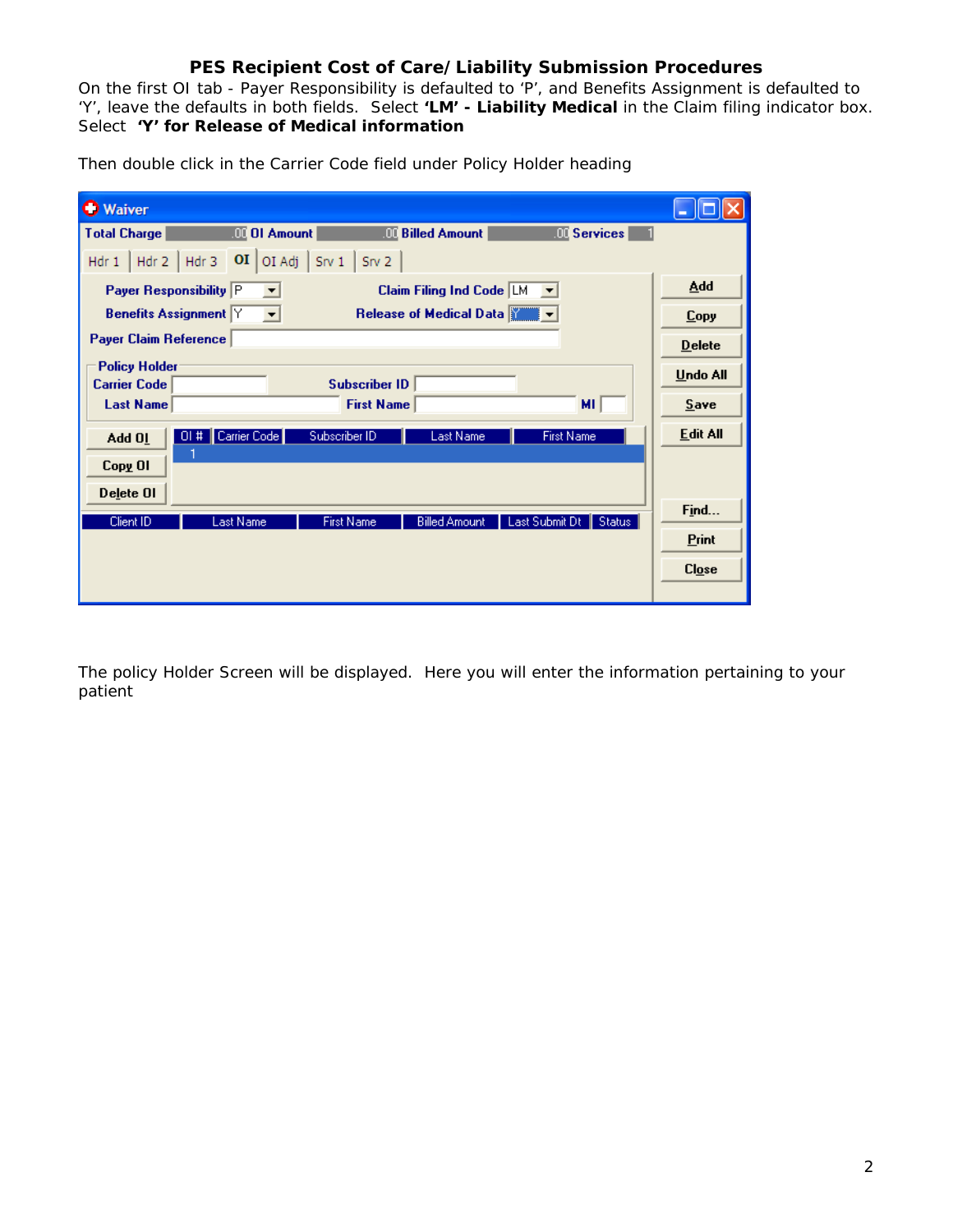On the Policy Holder Screen select the Medicaid ID from the list in the Client ID field. Select or type **'450' for Carrier Code**, hit the tab key on your keyboard and Patient Responsibility will appear in the Carrier Name field.

Select **'18' (Self) in the Relationship to Insured field**

If not previously populated Enter Recipient Information in Policy Holder Section

| <b>Policy Holder</b>                                                                |                 |
|-------------------------------------------------------------------------------------|-----------------|
| Client ID 937000004<br>Carrier Name PATIENT RESPONSIBILITY<br>Carrier Code 450      | Add             |
| Group #<br>Other Insurance Group Name                                               | $D$ elete       |
| Relationship to Insured 18<br>Policy #<br>Insurance Type Code $\vert \quad \vert$   | <b>Undo All</b> |
| <b>Policy Holder Information</b>                                                    |                 |
| Last Name SMITH<br><b>First Name JANE</b><br>мı                                     | Save            |
| <b>Subscriber ID 937000004</b><br><b>ID Qualifier <math>M_{\bullet}</math></b>      | Find            |
| Date Of Birth 11/26/1980<br>Gender $F \rightarrow$                                  | Print           |
| <b>Policy Holder Address</b>                                                        |                 |
| Line 1 12 ELMWOOD AVENUE<br>Line 2                                                  | $He$ lp         |
| Zip 02910-<br><b>City CRANSTON</b><br>State RI                                      |                 |
|                                                                                     | <b>Select</b>   |
| <b>First Name</b><br>Carrier Code<br>Subscriber ID<br><b>Last Name</b><br>Client ID | $Clog$ e        |
| 937000004<br>937000004<br><b>SMITH</b><br>450<br><b>JANE</b>                        |                 |
|                                                                                     |                 |
|                                                                                     |                 |
|                                                                                     |                 |
|                                                                                     |                 |
|                                                                                     |                 |

See example below:

Click Save and then Select. The Policy Holder information selected will populate on OI tab. .See example below:

| <b>Waiver</b>                                                                                         | $\  \_ \  \square \  \times$      |
|-------------------------------------------------------------------------------------------------------|-----------------------------------|
| <b>Total Charge</b><br><b>WE OI Amount</b><br><b>III</b> Billed Amount<br><b>OC</b> Services          |                                   |
| Hdr 1   Hdr 2   Hdr 3   $\overline{OI}$   OI Adj   Srv 1   Srv 2                                      |                                   |
| Payer Responsibility <b>FANNEY</b><br>Claim Filing Ind Code $ M $                                     | <b>Add</b>                        |
| Release of Medical Data Y<br><b>Benefits Assignment Y</b>                                             | <b>Copy</b>                       |
| Payer Claim Reference                                                                                 | <b>Delete</b>                     |
| <b>Policy Holder</b><br>Carrier Code 450<br><b>Subscriber ID 337000004</b>                            | <b>Undo All</b>                   |
| <b>Last Name SMITH</b><br><b>First Name JANE</b><br>MI.                                               | Save                              |
| Carrier Code<br>Subscriber ID<br>Last Name<br><b>First Name</b><br>$01$ #<br>Add 01                   | <b>Edit All</b>                   |
| <b>SMITH</b><br>450<br>937000004<br><b>JANE</b><br>Copy OI                                            |                                   |
| Delete OI                                                                                             |                                   |
| Client ID<br><b>Last Name</b><br><b>Billed Amount</b><br>Last Submit Dt   Status<br><b>First Name</b> | Find                              |
|                                                                                                       | Print                             |
|                                                                                                       | C <i>l</i> <sub>0</sub> <i>se</i> |
|                                                                                                       |                                   |